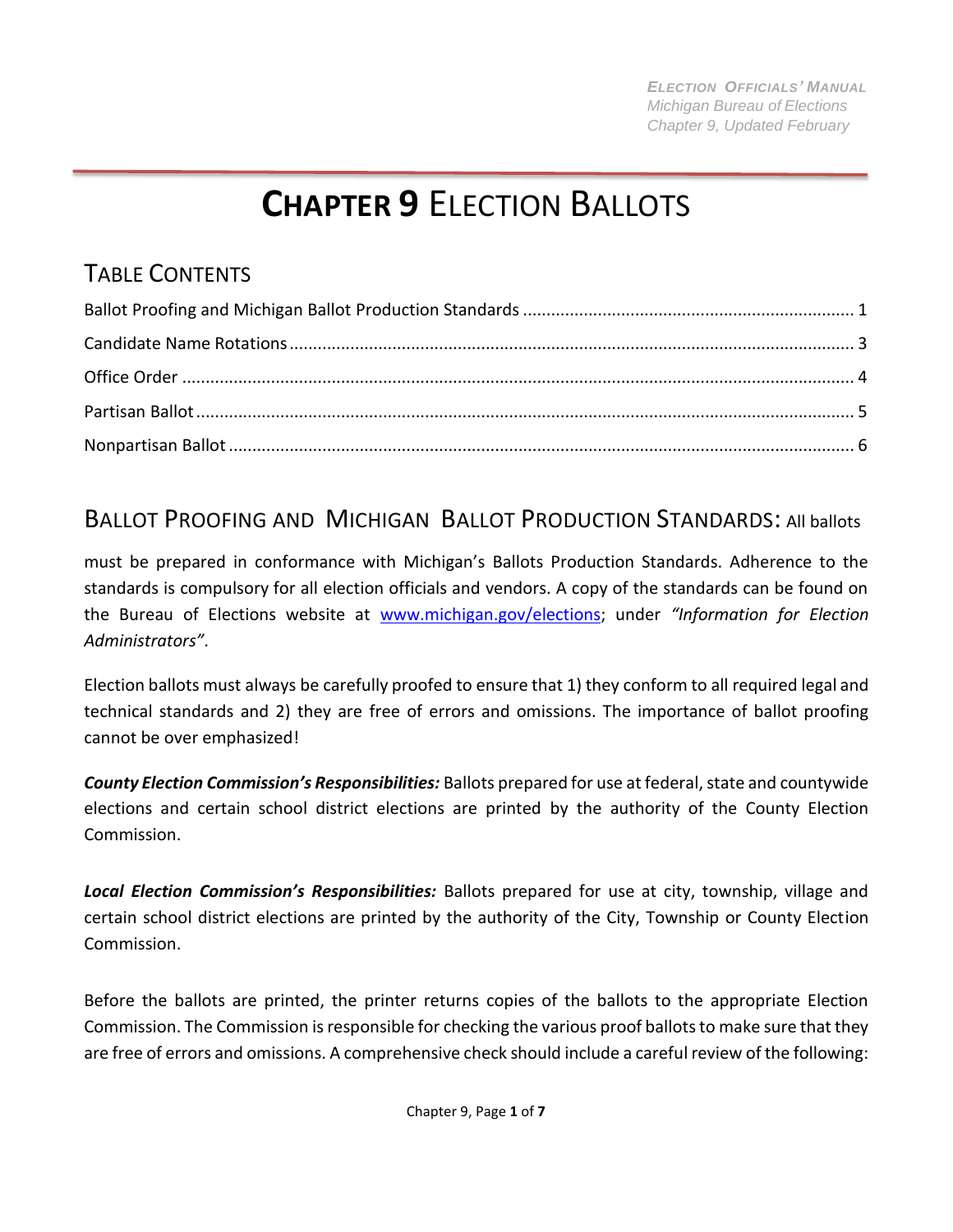- Ensure all office, candidates, and proposals are included
- Verify proper splits within a precinct
- Ballot heading including: 1) OFFICIAL BALLOT 2) election type 3) election date 4) county name, state 5) jurisdiction name and 6) precinct number
- Section headers e.g.: PARTISAN SECTION, NONPARTISAN SECTION and PROPOSAL SECTION
- Office and proposal divisions e.g.: STATE, COUNTY, CITY, TOWNSHIP
- Office titles e.g.: CLERK, TREASURER, TRUSTEE
- Number to be elected e.g.: Vote for not more than 1
- Placement of candidate names; form and spelling of candidate names; candidate name rotations; placement of special ballot designations
- Presentation and wording of ballot proposals

Proofing ballotsis a tedious and time-consuming task – but the problems and embarrassment a complete proofing job can save on Election Day makes the task well worth the effort. If the Commission delegates ballot proofing to members of the clerk's staff, the task should be assigned to those in the office with the best eye for detail.

*Responsibilities of Candidates and Department of State:* Immediately after the proof ballots are delivered to the Election Commission, they forward the proofs to the Department of State's Bureau of Elections in Lansing for approval. The Commission also sends each candidate a proof ballot which lists the candidate's name.

- After sending proof ballots prepared for a state election, the county clerk must sign an affidavit that attests that proof ballots were mailed as required. The affidavit must list the candidates to whom the ballots were mailed, the addresses to which the ballots were mailed, and the dates on which the ballots were mailed.
- The Department of State's Bureau of Elections inspects the form of the proof ballots received from each Election Commission. (The Bureau of Elections does *not* check candidate name spellings or that all required offices are on the ballot.) If the ballots are in the proper form, the Bureau of Elections grants its approval of the ballots; if the ballots are not in the proper form, the Bureau of Elections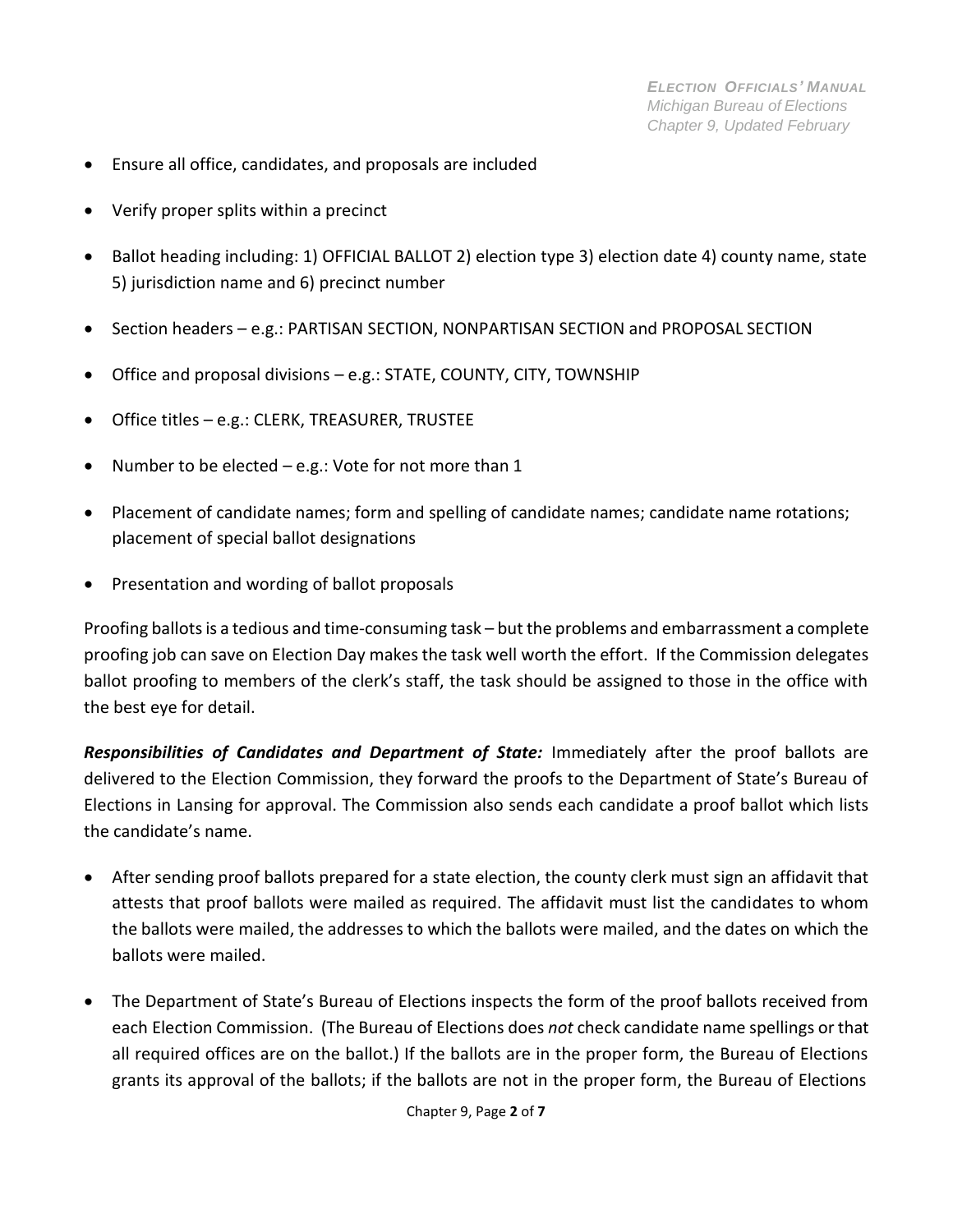forwards the necessary corrections to the Commission. Candidates who receive a proof ballot have *two business days* after the receipt of the ballot to contact the county clerk with any necessary corrections.

• The Election Commission proceeds with the printing of a ballot if the Bureau of Elections grants its approval of the ballot and no corrections are received from candidates on the ballot within the twoday period allowed for name corrections. If errors or omissions are found on a ballot by the Bureau of Elections or a candidate, the Commission may not proceed with the printing of the ballot until the errors or omissions are corrected. If ballot corrections are required, a copy of the corrected ballot must be forwarded to the Bureau of Elections.

*Final Inspection by the County Election Commission:* After the ballots are printed, they are given a final inspection by the County Election Commission (or the county clerk's staff if this duty has been delegated to them). If the ballots pass the final inspection, they are wrapped and delivered to the county clerk. The county clerk is then responsible for the delivery of the ballots to the local jurisdictions in the county. If convenient, the county clerk can arrange for the printer to send the ballots to the local jurisdictions. The printer must not ship ballots to local jurisdictions before the County Election Commission has inspected the ballots a final time. It is strongly recommended that the city or township clerk carefully inspect the ballots again after the ballots are received on the local level to make sure that the County Election Commission has not overlooked an error or omission on the ballot.

*Correction of Ballot Errors and Omissions After Ballots are Printed:* The objective of the ballot proofing procedures is, of course, to spot and correct all ballot errors and omissions before the ballots are printed. If a ballot error or omission is found after the ballots have been printed, the County Election Commission must reprint the ballots before the election. The Michigan Department of State's Bureau of Elections should be contacted immediately for further instruction. It should be noted that a candidate can, under certain circumstances, petition for an election to be held again by mail if a ballot defect is found after the polls open on Election Day. (MCL 168.831-839)

<span id="page-2-0"></span>CANDIDATE NAME ROTATIONS: Michigan election law, MCL 168.569a, stipulates that candidate names must be rotated on the ballot in specified instances to eliminate the chance that a candidate may be unfairly advantaged or disadvantaged in an election by his or her position on the ballot.

Under the rotation requirements, candidate names are rotated from one precinct to the next in a county when rotation is required.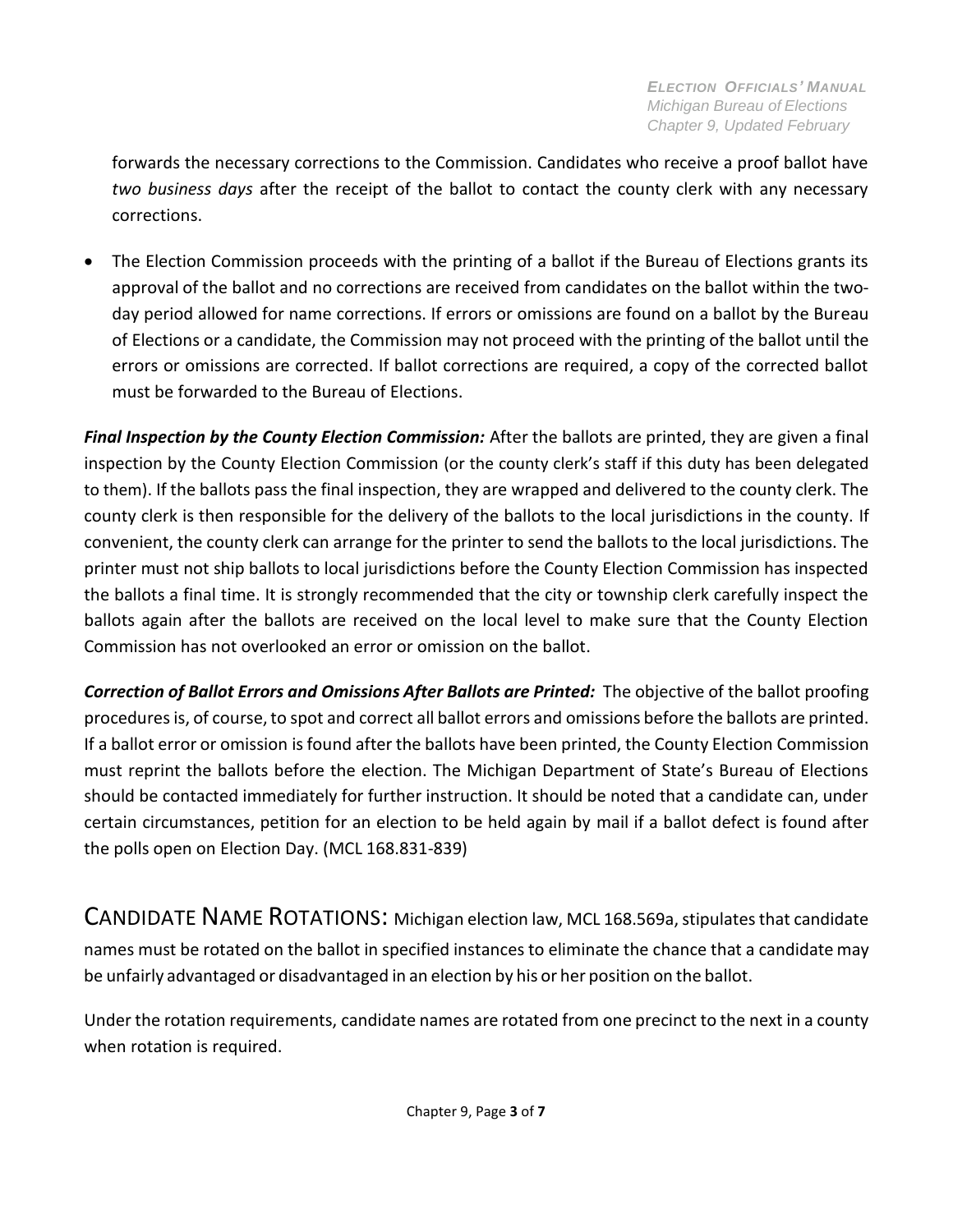*ELECTION OFFICIALS' MANUAL Michigan Bureau of Elections Chapter 9, Updated February*

*When Rotation is Required:* The following outlines when candidate names must be rotated on the ballot:

- Candidate names are rotated on *non-partisan primary ballots and non-partisan general election*  **ballots** in cases where the number of candidates running for an office exceeds the number of candidates to be elected to the office. (If the number of candidates filing for a judicial office in a nonpartisan primary is equal to or less than the number of candidates to be elected to the office, the office does not appear on the ballot. If the number of candidates filing for a city office in a nonpartisan primary is equal to or less than the number of candidates to be elected to the office, the office does not appear on the ballot unless otherwise provided under the city charter. If the number of candidates appearing on the ballot in a non-partisan general election is equal to or less than the number of candidates to be elected to the office, the candidates' names are listed alphabetically.)
- Candidate names are rotated on *partisan primary ballots* in cases where the number of candidates a party has running for an office exceeds the number of candidates to be nominated for election to the office. (The names are listed alphabetically in cases where the number of candidates a party has running for an office is equal to or less than the number of candidates to be nominated for election to the office.)
- Candidate names are *not* rotated on *partisan general election ballots.* (In cases where there is more than one candidate to be elected to an office in a partisan general election, the candidates are listed alphabetically for the appropriate party.)

*Rotation Procedure:* Candidate rotations are arranged by the printer and the election official responsible for printing the ballots. As a starting point, the candidates' names are placed in alphabetical order. With each subsequent rotation, the name in the first position (top of column) is shifted to the last position (bottom of column). The rotations must be planned to ensure that the various precinct rotations are – to the extent possible – evenly distributed throughout the city, township or county.

<span id="page-3-0"></span>OFFICE ORDER: The following standards must be observed. Office titles must be printed in boldface uppercase type. The order in which offices appear on the ballot is specified under Michigan election law as detailed below. (MCL 168.570a, 697, 699).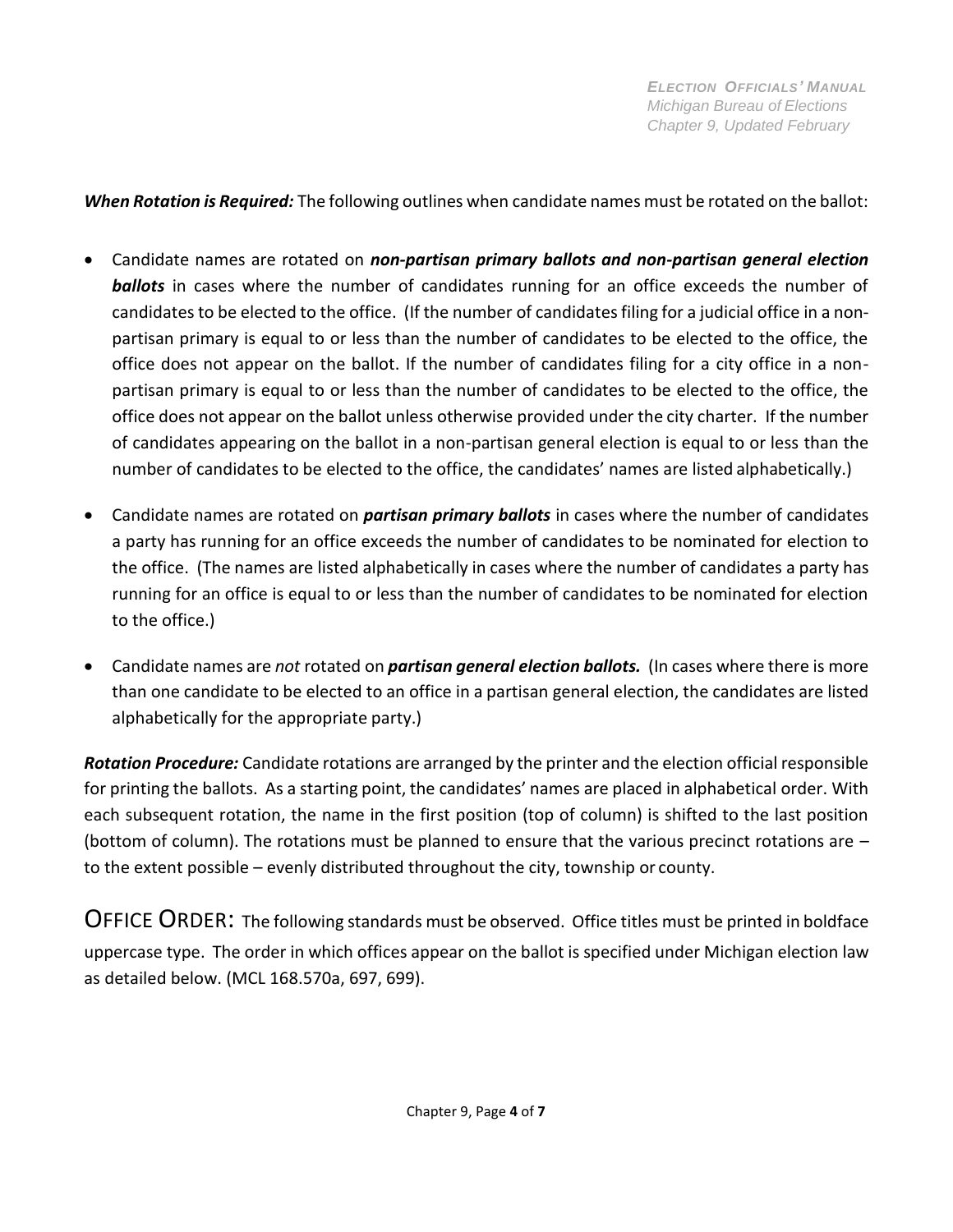## <span id="page-4-0"></span>PARTISAN BALLOT

#### State and Federal Offices

ELECTORS OF PRESIDENT AND VICE-PRESIDENT OF THE UNITED STATES (general election ballot only) GOVERNOR AND LIEUTENANT GOVERNOR (Lieutenant Governor - general election ballot only) SECRETARY OF STATE ATTORNEY GENERAL UNITED STATES SENATOR REPRESENTATIVE IN CONGRESS STATE SENATOR REPRESENTATIVE IN STATE LEGISLATURE MEMBER OF THE STATE BOARD OF EDUCATION REGENT OF THE UNIVERSITY OF MICHIGAN TRUSTEE OF MICHIGAN STATE UNIVERSITY GOVERNOR OF WAYNE STATE UNIVERSITY

#### County Offices

COUNTY EXECUTIVE (if elected in county) PROSECUTING ATTORNEY **SHERIFF** CLERK (if the office has not been combined with the office of Register of Deeds) CLERK/REGISTER OF DEEDS (if the office of County Clerk and Register of Deeds has been combined) **TREASURER** REGISTER OF DEEDS (if office has not been combined with office of County Clerk) AUDITOR (if elected in county) MINE INSPECTOR (if elected in county) COUNTY ROAD COMMISSIONER (if elected in county) DRAIN COMMISSIONER CORONER (if elected in county) SURVEYOR (if elected in county) COUNTY COMMISSIONER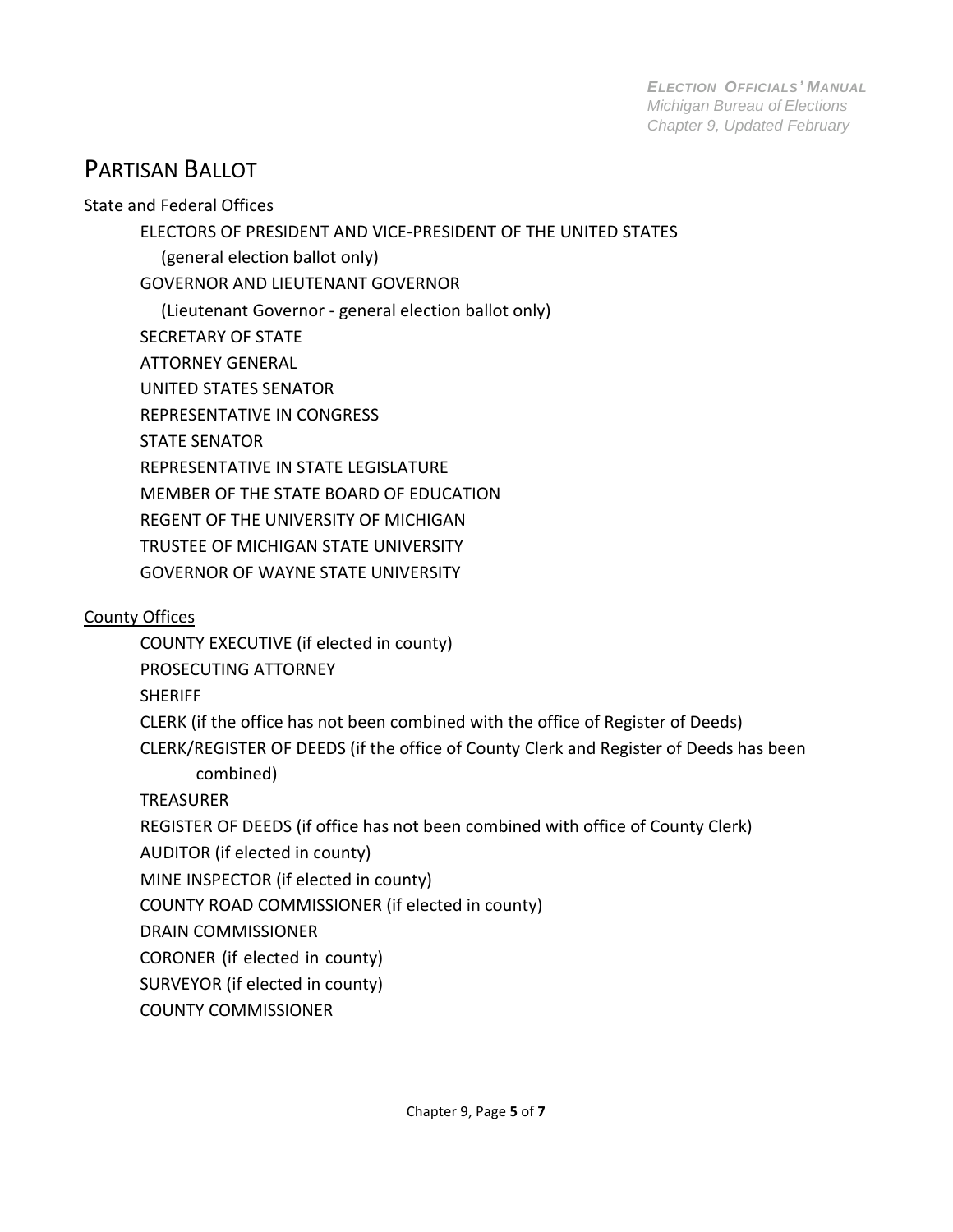City Offices (if elected on a partisan basis; order of offices is governed by the city charter)

#### Township Offices

**SUPERVISOR** CLERK TREASURER **TRUSTEE** CONSTABLE (if elected in township) PARK COMMISSIONER (if elected in township)

Precinct Delegate Positions DELEGATE TO COUNTY CONVENTION

### <span id="page-5-0"></span>NONPARTISAN BALLOT

#### Judicial Offices

JUSTICE OF SUPREME COURT JUDGE OF COURT OF APPEALS JUDGE OF CIRCUIT COURT JUDGE OF PROBATE COURT JUDGE OF PROBATE DISTRICT COURT JUDGE OF DISTRICT COURT JUDGE OF MUNICIPAL COURT

#### Community College and Intermediate School District Offices

COMMUNITY COLLEGE BOARD OF TRUSTEES MEMBER INTERMEDIATE SCHOOL DISTRICT BOARD MEMBER

City Offices (if elected on a non-partisan basis; order of offices is governed by the city charter)

#### Township Offices

TOWNSHIP LIBRARY BOARD DIRECTOR (if elected in township)

Village Offices

PRESIDENT CLERK (if elected in village)